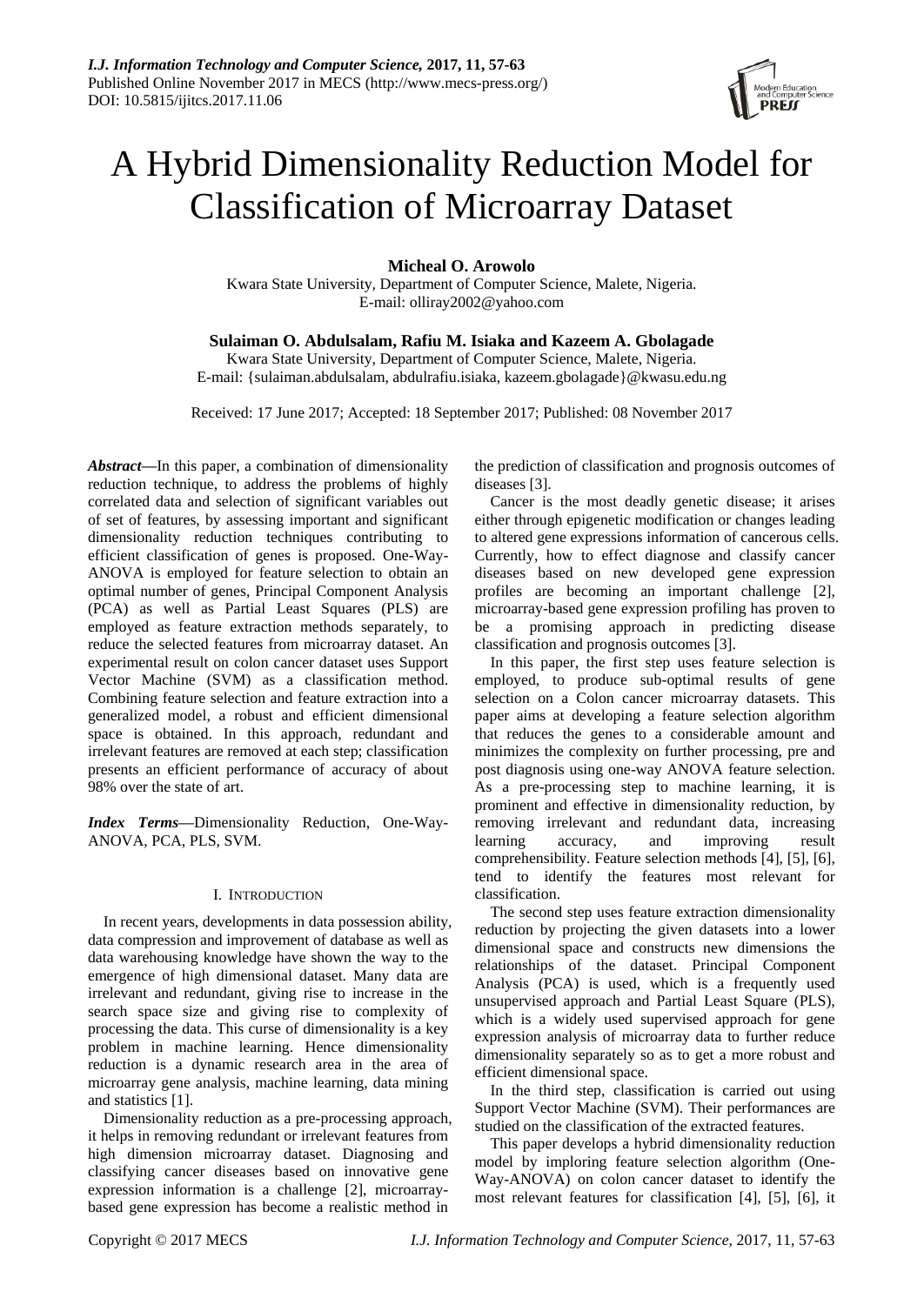reduces the dataset from 2001 to 416 attributes. The 416 attributes are passed to feature extraction algorithm using PCA and PLS separately to project the reduced datasets, into a low-dimensional space and create a unique dimension for the interaction of the dataset, it achieved 10 components and 20 components respectively. It trims down the data to a significant relevant quantity, and the complexity on supplementary processing, in other to enhance learning accuracy, and get a better result clarity. Classification is carried out using Support Vector Machine (SVM) and accuracy of PLS based reaches 98% and outperforms PCA based approach.

#### II. RELATED WORKS

Several studies have been proposed for dimensionality reduction of microarray data, using different techniques.

[7], applied a reduced dataset of genes by carrying out gene pre-selection with a univariate principle task, and subsequently estimated the upper bound of errors in Bayes, to sort unneeded genes resulting from preselection step. To prove their scheme K-Nearest Neighbor (KNN) and SVM classifiers were used on five datasets [7].

[8] Worked the innovation of Differentially Expressed Genes (DEGs) in microarray data, by building a precise and cost efficient classifier. T-Test feature selection method with KNN classifier was used on Lymphoma dataset to build the DEGs, the classifier accuracy was recorded.

[9], proposed variety forms of dimensionality reduction approach on a high-dimensional microarray data. Several feature selection and feature extraction processes seeking to eliminate redundant and irrelevant features, for innovative instances of classification, which can be accurate, were established.

[10] Proposed a cluster elimination and dimension reduction for cancer classification. ANOVA, PCA, Recursive Cluster Elimination (RCE) as a classification algorithm were implored by employing an innovative gene selection method. It reduces gene expression data into minimal number of gene subset.

[16] Proposed a feature selection based dimensionality reduction model on microarray biological data to improve the pre-evaluation information, the feature selection subset improved the data by using the top ranking pairs for features in the selection process, KNN and SVM were used in testing the classification results.

[17] Proposed and implemented a dimension reduction method for microarray datasets, using k-means clustering algorithms Laplacian eigen map and isomap methods were used to achieve clustering accuracy, the overall result showed that Laplacian eigenmap provides an improvement performance of redundancy than isomap.

[18] proposed the selection of combinations of features to classify a dataset due to the problem of the size of power set of features to search and ensuring choice of features, using targeted projection pursuit as a dimension reduction technique on a high dimensional data. TPP

classification was time efficient, but more work is still required to investigate the effect of output dimensionality.

[18] Considered feature selection as one of the most important preprocessing step in data mining and knowledge engineering. They produced a comprehensive list of problems solved using feature selection to serve as a valuable tool to practitioners and compared filter based

Research is still on for innovative techniques to select unique features for classification improvement. According to previous studies, there are several limitations as regards to the problem of developing efficient and effective classification models. This paper combines Feature selection using one-way ANOVA with feature extraction using PCA and PLS separately to enhance classification using SVM.

#### III. METHODOLOGY

The propose system consists of modules: Feature selection, feature extraction, Classification and result modules. The colon cancer dataset loads as an input to the feature selection module where One-Way ANOVA algorithm is applied to the dataset. The input from the feature selection module is given to the feature extraction module, where the feature extraction are used separately, which is further classified by classification module using the Support Vector Machine and the result is displayed in the result module.

One-Way-ANOVA feature selection is combined with feature extraction methods "PCA and PLS" as the data technique in microarray data analysis and support vector machine for classification technique. These techniques will be combined and used in constructing a model for the performance of classification. The methodology used in this study is as follows:

- Employment of one-way ANOVA feature selection with PCA features extraction and SVM classification in dimensionality reduction to improve classification performance.
- Use one-way ANOVA feature selection with PLS feature extraction and SVM classification in dimensionality reduction to improve classification performance.

Comparing our results in terms of ; accuracy, specificity, sensitivity, precision and time.

### *A. Hybrid Approach*

The propose system consists of a hybrid module; Feature selection and feature extraction for Classification to evaluate the performance of classification. Colon cancer dataset [11] loads as an input to the feature selection algorithm (One-Way ANOVA) algorithm. The input from the feature selection module is passed to the feature extraction and classified by using the SVM and the result is displayed in the result module.

The methodology used in this paper is as follows: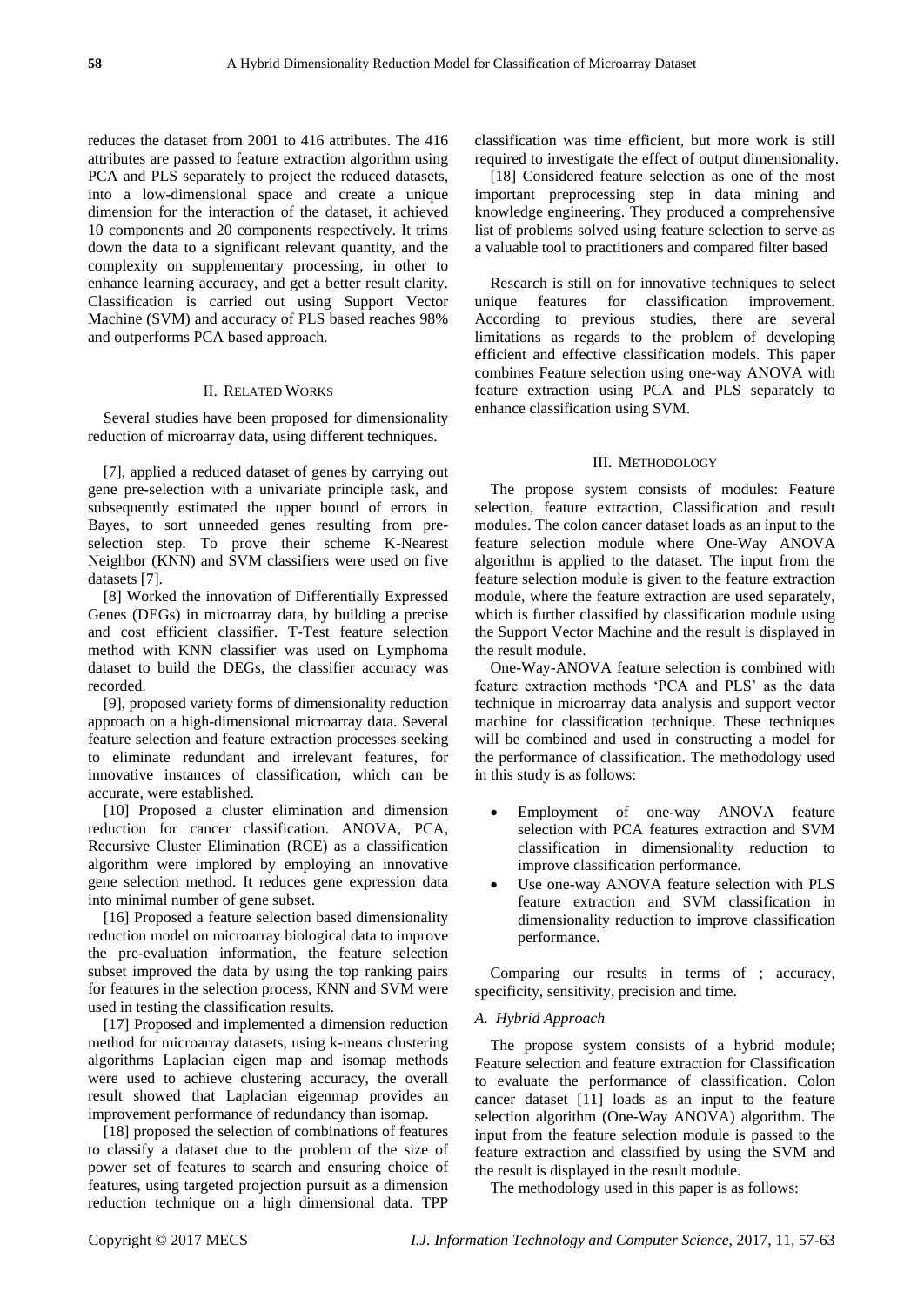- Employ one-way ANOVA feature selection with PCA features extraction and SVM.
- Use one-way ANOVA feature selection with PLS feature extraction and SVM classification.
- Compare the performances in terms of; accuracy, sensitivity, specificity, precision and time, to improve classification performance.



Fig.1. Technique Workflow

Figure 1 shows a framework of dimension reduction for analyzing microarray data in this study. The colon cancer dataset [11] is passed into One-Way-ANOVA algorithm as a pre-processing process; the result is passed into the PCA and PLS as feature extraction algorithms, in other to fetch for the latent components before classifying using SVM model.

#### *B. Experimental Dataset and Setup*

A public available Colon cancer dataset by [11] was used for the experiment.

The system configuration used for the paper; Processor: iCore 2, RAM size: 4GB, Speed: 2.13 GHz, System: 64 bit, Operating System: Windows 8 Pro, and Implementation Tool: MATLAB R2015a

#### *C. Feature Selection*

In step 1, the gene dataset is computed with the use of One-Way-Analysis of Variance (ANOVA) as a feature selection method, it is a frequently used approach analyzing data and drawing interesting information based on P-Value, it is a robust technique; it presume all sample of a data to be distributed in general, having equal variance and independent [10]. The motivation is to carry out a one-way ANOVA feature by ranking the significant features through small values as 0.05 p-values and the classed numbers of features are further processed for selection of responsive data.

The following features apply:

*N*<sup>*j*</sup>=*The number of cases with Y=j* 

*Xj=The sample mean of predictor X for target class Y=j*

 $S_j^2$  =The sample variance of predictor X for target

*class Y=j:*

$$
S_j^2 = \sum_{i=1}^{N_j} (X_{ij} - \frac{\overline{X}_j)^2}{N_j - 1}
$$
 (1)

*X : The grand mean of predictor X:*

$$
\overline{X} = \frac{\sum_{j=1}^{J} N_j X_j}{N} \tag{2}
$$

The notations above are base on non-missing pairs of the sample and attribute of the dataset used in terms of (X, Y).

Calculating the p-value; Prob  $\{F (J-1, N-J) > F\}$ : Where,

$$
F = \frac{\sum_{j=1}^{J} N_j (x_j - \bar{x})^2 / (J - 1)}{\sum_{j=1}^{J} (N_j - 1) x_j^2 / (N - 1)}
$$
(3)

F (J-1, N-1) is an indiscriminate variable which works with an F distribution with level of freedom J-1 and N-J. When denominator for a predictor is zero, position the pvalue as 0.5. Predictor is classed by sorting the p-value in ascending order. If there is tie, sort F in descending order and if it still ties, sort N in descending order. Classification of features shows that 416 features were the most significant features correlated to the microarray data analysis out of 2001 features.

#### *D. Feature Extraction*

In step 2, the feature extraction module uses PCA and PLS separately on the microarray colon cancer datasets after passing through the One-Way-ANOVA Feature selection to paper the variation of efficiency performance.

Partial Least Square (PLS) is a procedure in modeling associations linking large piece of experimental variables using latent variable, it finds uncorrelated linear modification (latent components) of the selected predictor variables which comprises of response variables of high covariance [12].

PLS fetches the linear connection linking the response and descriptive variables y and X:

$$
X = TP^T + E_x \tag{4}
$$

$$
y = TC^T + E_y \tag{5}
$$

T signifies the scores (latent variables) P and C are loadings, and *Ex* and *Ey* are the outstanding matrices achieve by the original **X** and **y** variables.

Principal Component Analysis is suitable when there are measures achieved on a number of observed values; it is a procedure to determine the key variables in a multidimensional dataset explaining variations in the observations. It is very helpful for analysis visualization and simplification of high dimensional datasets [12]. The general formula for calculating the score of weight of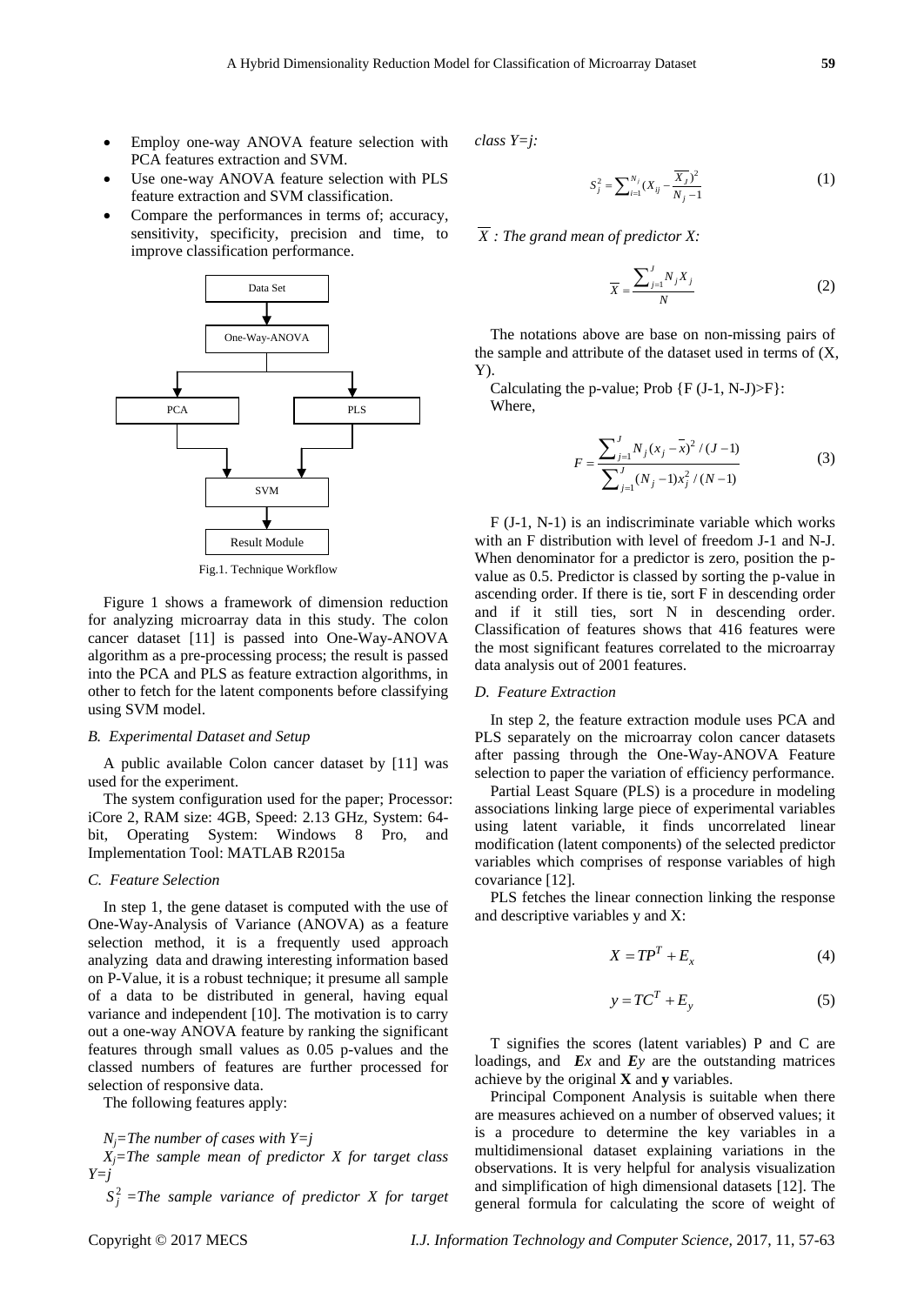extracted components is;

$$
C_1 = b_{11}(X_1) + b_{12}(X_2) + \cdots + b_{1p}(X_p)
$$
 (6)

where;

 $C_1$  = the principal component 1 on subject's score (the first component extracted)

 $b_{1p}$  = the regression coefficient (or weight) for experimental variable p, used in generating principal component 1

 $X_n$  = the subject's score on experimental variable p.

Feature selection preserves data characteristics for interpretability, but discriminates power, with a lower and shorter training time as well as reducing overfitting. While, feature extraction has higher discriminating power and it controls overfitting when it is unsupervised, but losses data interpretability and also its transformation may be expensive.

#### *E. Classification*

In step 3, the results for classification were computed using Support Vector Machine (SVM). SVM is a statistical knowledge theory for learning constructive procedure [13], it is used for classification tasks, and it uses linear models in implementing non-linear class boundaries by transforming input space using a nonlinear mapping into a new space. SVM produces an accurate classifier with less over fitting and it is robust to noise.

Assuming  $\{(x_1, y_1), \dots, (x_n, y_n)\}\$ be a training set with  $x_{1i} \in R^d$  and  $y_i$  is the corresponding target class. SVM can be reformulated as:

Maximize:

ximize:  

$$
J = \sum_{i=1}^{n} a_i - \frac{1}{2} \sum_{i=1}^{n} \sum_{j=1}^{n} a_i a_j y_i y_j (x_i^T, x_j)
$$
(7)

Subject to;

$$
\sum_{i=1}^{n} a_i y_i = 0 \text{ and } a_i \ge 0, i = 1, 2, \cdots, n
$$
 (8)

A weighted average of the training features. αi is an optimization task of Lagrange multiplier and αi is a rank label.  $\alpha$ 'si are non zero values for every points in the margin and on the accurate plane of the classifier.

#### IV. RESULTS AND DISCUSSIONS

The proposed approach based microarray gene expression classification is implemented along by dimensionality reduction based technique. The system configuration used for our study;

Processor: iCore 2 RAM size: 4GB Speed: 2.13 GHz System: 64-bit

Operating System: Windows 8 Pro Implementation Tool: MATLAB R2015a

This work was developed using microarray gene datasets of Colon Cancer [11], there are 2000 gene samples and 62 attributes.

In order to show the importance of feature selection and feature extraction as a dimensionality reduction method we have also performed the following series experiments on the SVM learning machine to reduce the bias caused by learning machines.

(a) One-Way-ANOVA a feature selection method, all the genes is to fetch the relevant information needed for classification.

(b) Result attained is passed into PCA as dimension reduction method to pre-process the result gotten, all the newly extracted.

(c) Result attained from One-Way-ANOVA is passed into PLS as pre-processing dimension reduction methods.

(d) All the newly extracted components for PCA are input into SVM

(e) All the newly extracted components for PLS are input into SVM.

(f) results of Classification SVM method are shown.

There are parameters for SVM which shows the performance results for our experiments.

The performances of the proposed methods are studied, in which the dataset is restructured after the evaluation of each steps. The details of restructured dataset are shown in Table 1

Table 1. Result Evaluations

| Dataset                      | Features       | Feature          | Feature          |
|------------------------------|----------------|------------------|------------------|
|                              | Selected (one- | Extracted        | Extracted        |
|                              | way-ANOVA)     | (PCA)            | (PLS)            |
| Colon<br>Cancer<br>(2001x62) | 416            | 10<br>Components | 20<br>Components |

In the paper, the methods used obtained reduced results shown in Table 1 above, it presents confusion matrices for the paper in terms of accuracy, specificity, prediction, training time and error for justification, which are illustrated to determine the performance in the figures below.



Fig.2. Confusion Matrix of Proposed Classification, using One-Way-ANOVA-PCA-Based Classification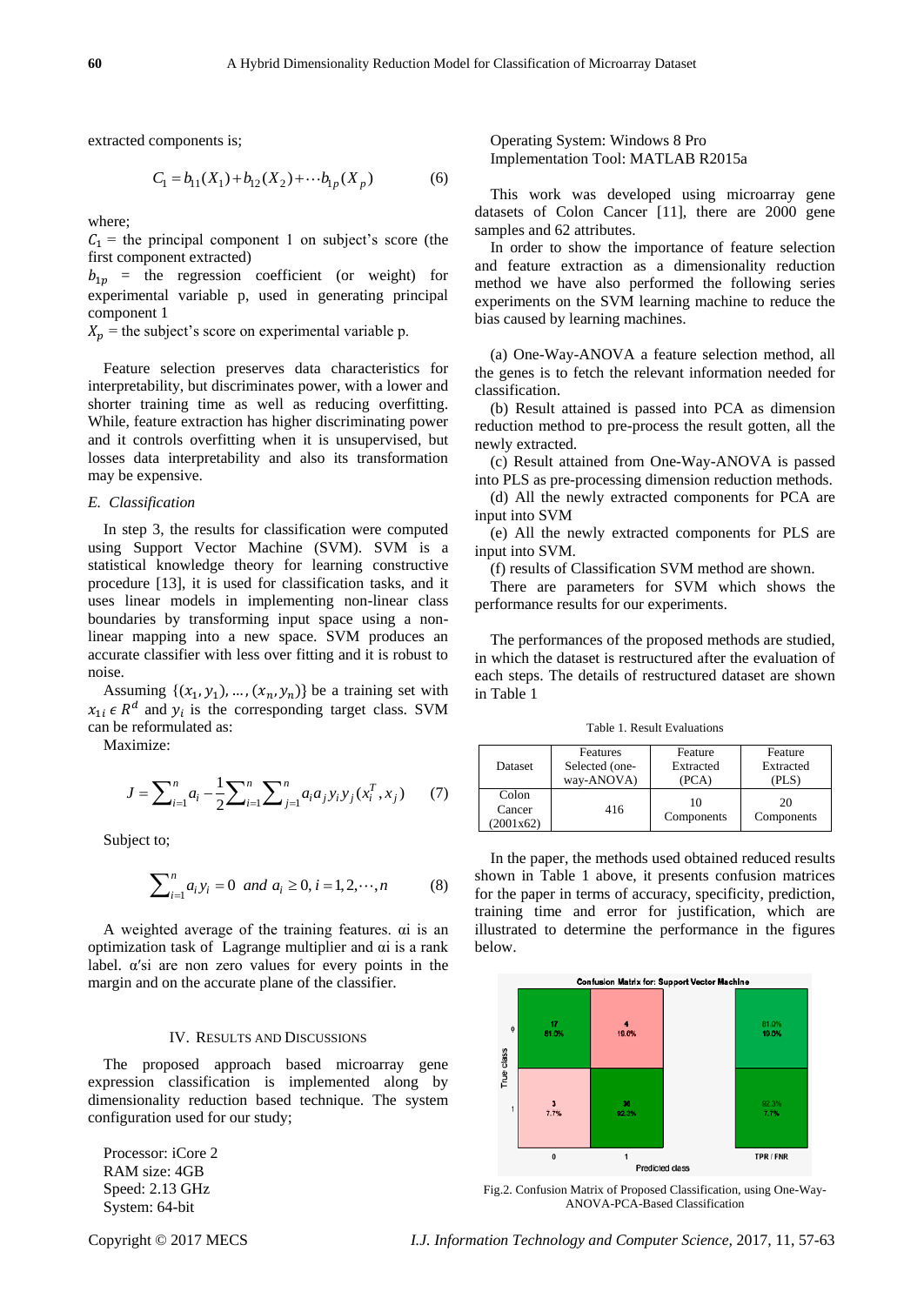

Fig.3. Confusion Matrice of Proposed Classification, using One-Way-ANOVA-PLS-Based Classification

Figure 2 and Figure 3 demonstrates the confusion matrices of the proposed paper, One-Way-ANOVA-PLS-Based and One-Way-ANOVA-PCA-Based methods achieved for the paper. The performance metrics are illustrated based on the confusion matrices and the reliability of the performances is discussed. The adopted terms are defined below [15]:

Sensitivity=TP/(TP+FN) % 
$$
(9)
$$

$$
Specificity = TN/(TN+FN) % \t(10)
$$

$$
Accuracy = (TP + TN) / (TP + TN + FP + FN) % (11)
$$

$$
Precision = TP/(TP + FP)\%
$$
 (12)

TP (True Positives) = correctly classified positive cases,

TN (True Negative) = correctly classified negative cases,

 $FP$  (False Positives) = incorrectly classified negative cases,

 $FN$  (False Negative) = incorrectly classified positive cases.

Sensitivity (true positive fraction) is the probability that a diagnostic test is positive, given that the person has the disease.

Specificity (true negative fraction) is the probability that a diagnostic test is negative, given that the person does not have the disease.

Accuracy is the probability that a diagnostic test is correctly performed.

Precision (Positive Predictive Value) is how many of the positively classified were relevant.

Colon [11] developed a classification method based on microarray dataset gene expression. To evaluate the performance of the proposed approach, one-way ANOVA uses p-value 0.05 as the hold out validation procedure to select relevant features. Feature extraction (PCA and PLS) methods that reduces dimensionality of the preprocessed data were compared using the SVM classification method.

Table 2 illustrates a comparative chart between the two methods used in terms of performance measures. The One-Way-ANOVA-PLS-Based method achieves necessary higher value in the dataset when compared to the One-Way-ANOVA-PCA method.

Table 2. Performance Measures of Proposed, PCA and PLS Based Method.

| S/No           | Performance<br>Metrics | PCA-Based<br>Method | PLS-Based<br>Method |
|----------------|------------------------|---------------------|---------------------|
|                | <b>Training Time</b>   | 2.973               | 0.28958             |
| $\overline{c}$ | Accuracy (%)           | 83.33               | 98.33               |
| 3              | Sensitivity (%)        | 92.31               | 100                 |
| 4              | Specificity (%)        | 80.95               | 95.60               |
| $\overline{5}$ | Precision (%)          | 90                  | 97.5                |
| 6              | Area Under Curve       | 0.893773            |                     |
|                | Error $(\%)$           | 11.7                | 1.67                |



Fig.4. Maximum Performance Analysis of One-Way-ANOVA-PLS and one-Way-ANOVA- PCA SVM Classifier on colon cancer dataset.

The experimental results are very interesting; from the result it has shown that top components are important in achieving a better performance of microarray data. The reason can be found in the subsection of dimension reduction.

Feature selection is performed using One-Way-ANOVA, which shows great power to select feature subsets for classification; this can be seen from the experimental results. This method has been proved as one of the best feature selection method.

Feature extraction is performed using PCA and PLS. For PCA, 10 components are extracted by maximizing the variance of a linear combination of the original genes, and it did not maximize the discriminative power for the classifier SVM. For PLS, 20 components are extracted by maximizing the covariance between the responsive variables and the original genes, the top components of PLS is more important than PCA for classification.

The two types of dimensionality reduction methods "feature selection and feature extraction" are combines to achieve the purpose of this work. To reduce the dimensionality of microarray data One-Way-ANOVA features selection was combined with PCA and the result was compared with the combination of One-Way-ANOVA and PLS method. In general the result showed that One-Way-ANOVA and PLS outperforms One-Way-ANOVA and PCA due to the privileges PLS has gotten as a supervised learning method. The correlation made it attain an increase in accuracy function. More information was available to attain a correlation for accuracy. Hence the results indicate that PLS as a feature extraction method delivers better and greater in improving microarray performance.

PLS is superior to PCA as dimension reduction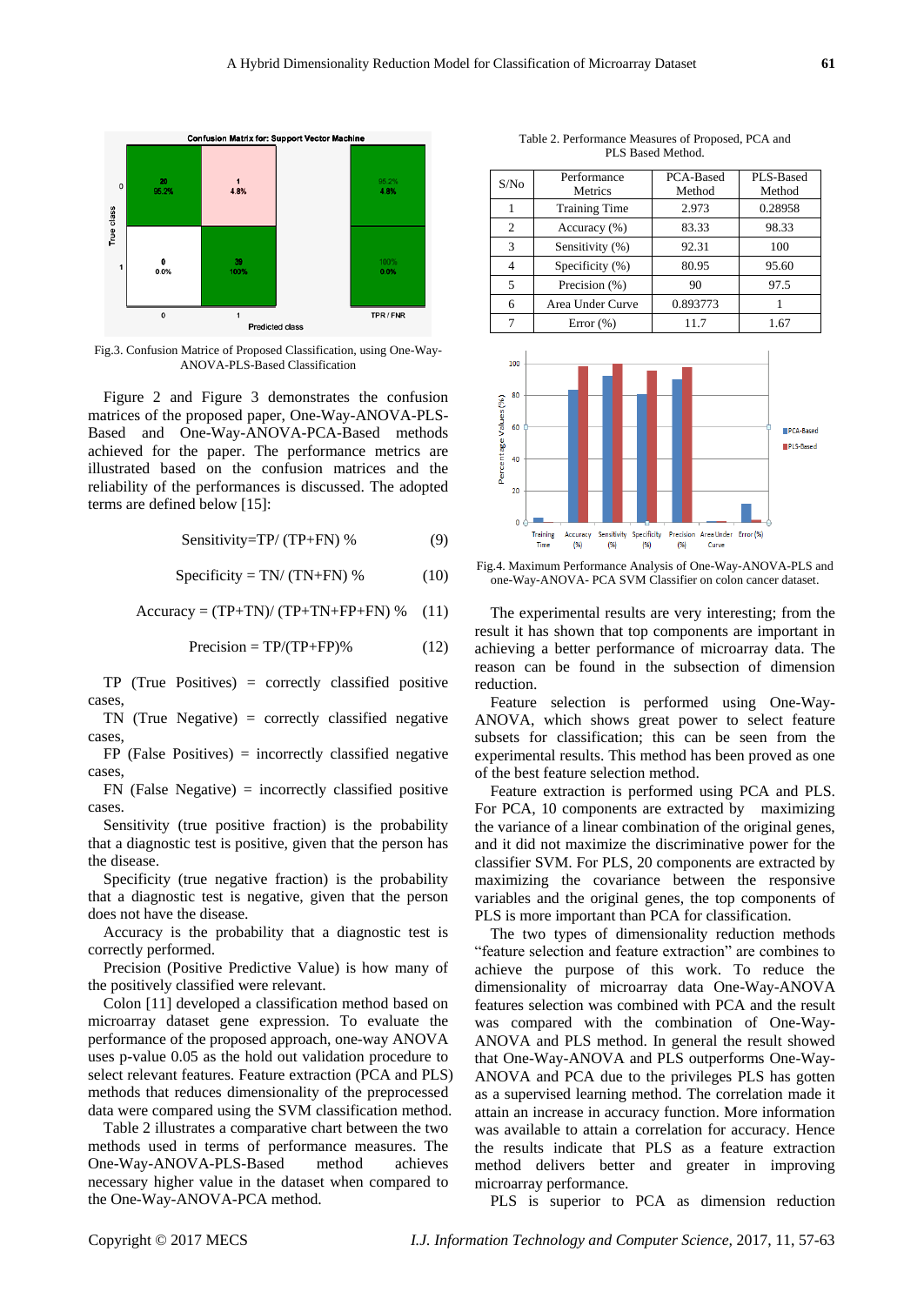methods. The reason is simple, PLS extracts components by maximizing the covariance between the response variable **y** and the original genes *X*, which considers using the labels **y** and can be viewed as a supervised method. PCA extracts components by maximizing the variance of a linear combination of the original genes; it does not consider using the label **y** and can be viewed as an unsupervised method. This study improves the classification accuracy of SVM; this is a supervised task, PLS as a dimensionality reduction method is a supervised method is superior to PCA, an unsupervised method.

Features selected by different classifiers have minor difference, and results of prediction accuracy are also different. We have also conducted experiments on support vector machine (SVM), which show a more sensitive on high dimensional data sets compared to the state-of-art.

#### V. CONCLUSION

This paper studied the performance of dimensionality reduction in microarray gene classification technique, using Colon Cancer datasets. The learning gritty on classification performance measures such as training time, accuracy, sensitivity, specificity, prediction, Receiver Operating Curve and Overall Error. PLS Based method showed a better performance than PCA-based method with 98.33% to 83.33% accuracy. Hence PLS based dimensionality reduction scheme is suitable for microarray gene classification as it extracts relevant and a reduced amount of information from the feature selection based technique. In future studies PLS can be compared with another feature extraction method with the aforementioned criteria. Another dataset will be a good avenue for further research of dimensionality reduction.

#### **REFERENCES**

- [1] P. Veerabhadrappa and R. Lalitha, "Bi-level dimensionality reduction methods using feature selection and feature extraction". IJCA vol. 4, pp. 33-38, 2010.
- [2] H. C. Austin, H.L. Chia, and H.C. Chih, "New Approaches to Improve the Performance of Disease Classification Using Nested-Random Forest and Nested-Support Vector Machine Classifiers". RNIS. Vol. 14. pp.105, 2013.
- [3] A.H. Chen, and M. Lee, "Novel Approaches for the Prediction of Cancer Classification," IJACT, vol. 3, pp. 30-39, 2011.
- [4] M.M. Jazzar, and G. Muhammad, "Feature Selection Based Verification /Identification System Using Fingerprints and Palm Print. Arabian Journal for Science and Engineering," Vol. 38, pp.849-857, 2013.
- [5] Q. Shen, R. Diao, and P. Su, "Feature Selection Ensemble. In: proceedings of Computing," Springer-Verlag, pp. 289- 306, 2011.
- [6] J.W. Han, and M. Kamber, "Data Mining: Concepts and Techniques," Morgan Kaufmann Publishers, 2006.
- [7] J. Zhang, and H. Deng, "Gene selection for classification of microarray data based on the Bayes error," BMC Bioinformatics, Vol. 8, No. 1, pp. 370, 2007.
- [8] M. Abeer, A. Basma, "A Hybrid Reduction Approach for Enhancing Cancer Classification of Microarray Data," IJARAI, Vol. 3, 2014.
- [9] M. Zena, and F.G. Duncan, "A Review of Feature Selection and Feature Extraction Methods Applied on Microarray Data," 2015.
- [10] M. Vaidya, and P.S. Kulkar ni, "Innovative Technique for Gene Selection in Microarray Based on Recursive Cluster Elimination and Dimension Reduction for Cancer Classification," IJIRAE, pp.209-213, 2014.
- [11] U. Alon, N. Barkai, D.A. Notterman, K. Gish, S. Ybarra, D. Mack, and A.J. Levine, "Broad patterns of gene expression revealed by clustering analysis of tumor and normal colon tissues probed by oligonucleotide arrays," Proc. Nat. Acad. Sci. USA, Vol. 96, pp. 6745–6750, 2001.
- [12] O.E. Nadir, I. Othman, and H.O. Ahmed, "A Novel Feature Selection Based on One-Way ANOVA F-Test for E-Mail Spam Classification," Research Journal of Applied Sciences, Engineering and Technology, Vol. 7, No. 3, pp. 625-638, 2014.
- [13] Z. Xue-Qiang and L. Guo-Zheng, "Dimension Reduction for p53 Protein Recognition by Using Incremental Partial Least Squares," IEEE, Vol. 13, No. 4, pp. 73-79, 2014.
- [14] G. Isabelle, W. Jason, B. Stephen and V. Vapnik., "Gene selection for cancer classification using support vector machines," Mach. Learn. Vol. 46, Pp. 389-422. 2002.
- [15] A. Zainal, "Relation between eye movement and fatigue: Classification of morning and afternoon measurement based on Fuzzy rule", International Conference on Instrumentation Communication Information Technology and Biomedical Engineering pp. 1-6, 2009.
- [16] L. Songlu and O. Sejong, "Improving Feature Selection Performance Using pairwise Pre-evaluation". BMC Bioinformatics, Vol. 17, pp. 1-13, 2016.
- [17] J. Yang, H. Wang, H. Ding, A. Ning, and A. Gil. "Nonlinear Dimensionality Reduction for Synthetic Biology Biobrick Visualization. BMC Bioinformatics, Vol. 17, No. 4, pp. 1-10, 2017.
- [18] E. Amir, and F. Joe, "Feature Selection with Targeted Projection Pursuit", I.J. Information Technology and Computer Science, Vol. 5, No. 5, pp. 34-39, 2015.
- [19] G. Saptarsi, and C. Amlan, "Feature Selection: A Practitioner View", I.J. Information Technology and Computer Science, Vol. 11, No. 10, pp. 66-77, 2014.

#### **Authors' Profiles**



**Micheal O. Arowolo** He received his B.Sc degree in Computer science from al-Hikmah university, Ilorin, Nigeria. He received his M.Sc Degree in Computer science from Kwara state university, Malete, Nigeria. He is an Oracle Certified Expert, a member of the IAENG and SDIWC. His research

interests are Bio-informatics, and Datamining.



**Sulaiman O. Abdulsalam** Holds a Bachelor degree and Master of Science Degree in Computer Science, both from University of Ilorin, Nigeria. He is currently a lecturer at the Department of Computer, Library and Information Science, Kwara State University, Malete, Nigeria.

He is a member of Nigeria Computer science. His research areas include Data Mining, Software Engineering and artificial Intelligence.